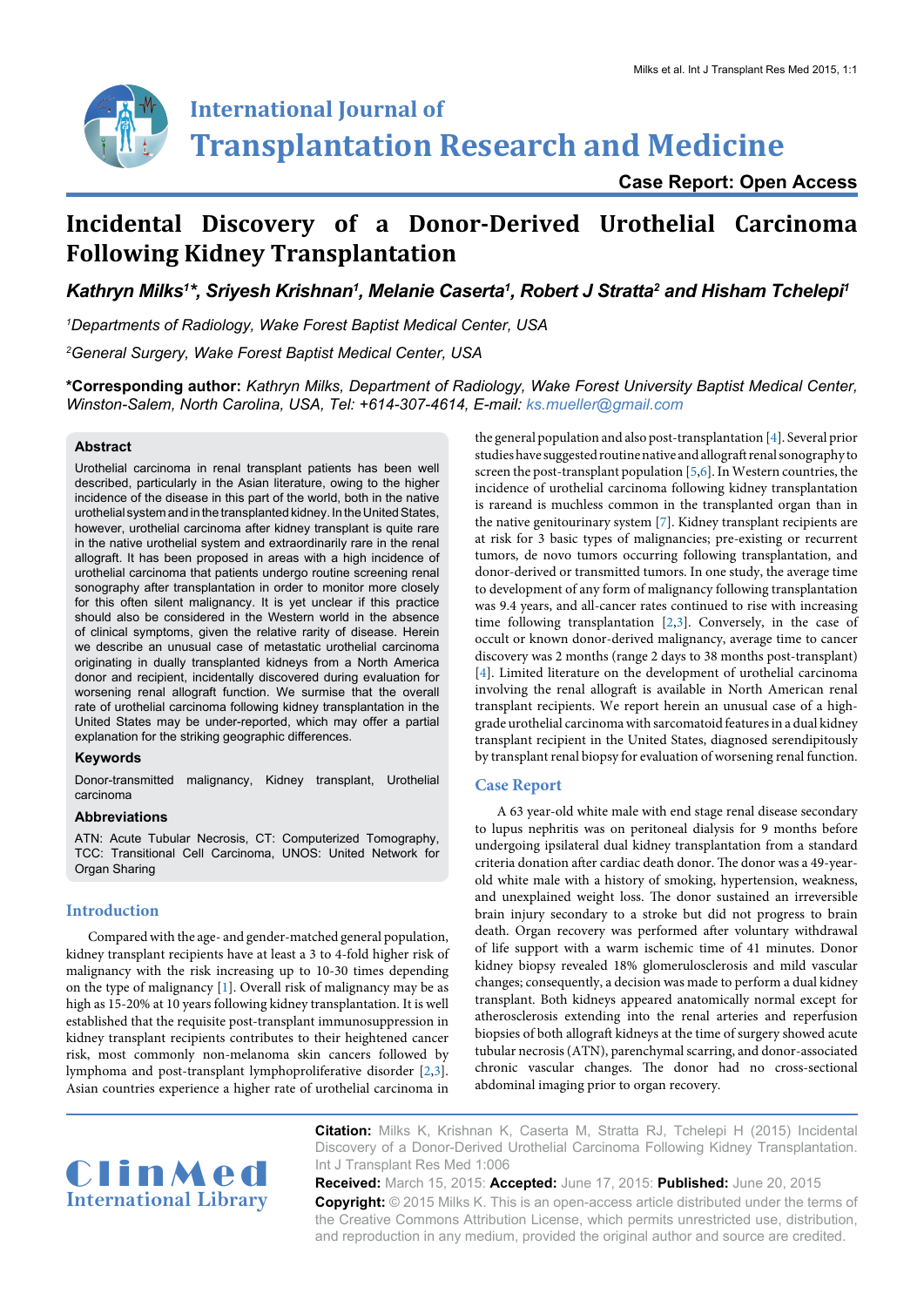The recipient received single dose alemtuzumab induction in combination with mycophenolate, steroids, and the delayed administration of tacrolimus. Multiple postoperative ultrasound examinations demonstrated decreased flow and high resistive indices in both allograft kidneys with small dual graft arteriovenous fistulas, presumably secondary to intra-operative biopsies. The kidneys otherwise appeared sonographically normal ([Figure 1](#page-1-0)). The patient was followed closely, undergoing multiple ultrasound examinations during the first postoperative month, until the resistive indices normalized. A protocol-driven post-transplant biopsy at 1 month showed resolving ATN, scarring, and sequelae of longstanding hypertension. The serum creatinine level eventually stabilized in the 2.5-3.0mg/dl range with an estimated glomerular filtration rate of 25- 30.

The patient did well for the next 6 months until he presented with an elevated serum creatinine level in the 3.1-3.5mg/dl range. Urine cytology data was not performed but surveillance urine and blood BK polyomavirus serology was negative. Transplant renal ultrasound obtained at this time revealed a round, heterogeneous lesion adjacent to the medial allograft kidney [\(Figure 2](#page-1-1)). The collection was thought to represent an organized hematoma, but short term follow-up or

<span id="page-1-0"></span>

**Figure 1:** Sagittal grayscale image of the medial transplant kidney in a dual ipsilateral kidney transplant. Immediate postoperative ultrasound demonstrates a normal appearing kidney. No masses or hydronephrosis identified.

<span id="page-1-1"></span>

months post-transplant. A new, ill-defined slightly hypoechoic rounded structure anterior to and contiguous with the kidney (white arrow) is identified, interpreted as a possible hematoma.

computerized tomography (CT) evaluation was recommended. Subsequent ultrasound-guided percutaneous biopsy of the lateral kidney showed acute cell-mediated tubulo-interstitial rejection that was graded as Banff 1B as well as pronounced donor-transmitted vascular changes. The patient was treated with intravenous high-dose steroids with an initial clinical response as the serum creatinine level temporarily returned to the baseline range.

Because of complaints of right lower quadrant fullness and pain, a non-contrast abdominal and pelvic CT scan was performedone month later and revealed enlarged and edematous allograft kidneys, stranding in the adjacent soft tissues, and a small amount of illdefined perinephric transplant fluid [\(Figure 3](#page-1-2)). The collecting systems of both kidneys were mildly dilated. Thickening in the right lateral abdominal wall musculature and soft tissue stranding were also noted. Differential considerations included ATN, rejection, or infection, and the findings in the abdominal wall were favored to represent inflammatory or postoperative changes. Longitudinal monitoring of BK viremia and viruria continued to be negative.

Repeat ultrasound showed progression of obstruction in both renal allografts and a persistent heterogeneous, pedunculated lesion anterior and contiguous with the medial allograft kidney, again interpreted as a probable hematoma. Given the short time interval from the prior ultrasound, no significant growth or shrinkage was

<span id="page-1-2"></span>

**Figure 3:** Non-contrast axial CT scan at the level of the dual transplanted kidneys, 9 months post-transplantation. The dual kidney transplants appear enlarged and edematous. Moderate hydronephrosis is present in both transplanted kidneys (black arrows). Perinephric soft tissue thickening and stranding extends to involve the right lower abdominal wall fascia and musculature (white arrows).

<span id="page-1-3"></span>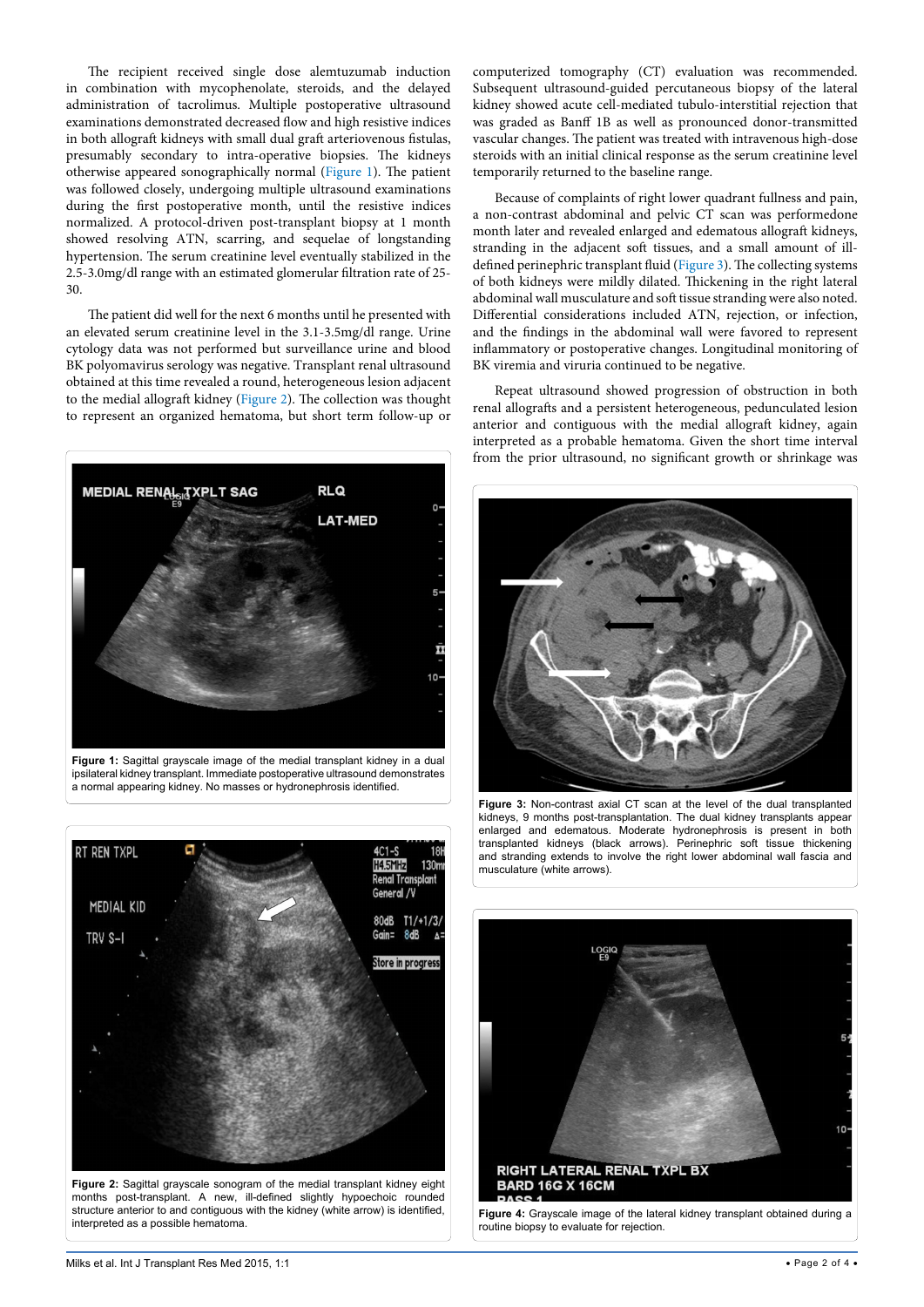<span id="page-2-0"></span>

soft tissue tumor infiltrates and encases both transplanted kidneys, which have developed progressive hydronephrosis. Tumor extends into the abdominal wall musculature. Note posterior extension of tumor to involve the right psoas muscle (white arrow). Bulky intra-abdominal lymphadenopathy with encasement of the adjacent iliac vessels was also present.

appreciated. Repeat transplant biopsy for a rising serum creatinine level at this time (which was now eight months post-transplant) revealed a satisfactory response to anti-rejection therapy, resolving ATN, chronic parenchymal and vascular changes, and, surprisingly, high-grade invasive urothelial carcinoma with extensive squamous differentiation ([Figure 4](#page-1-3)).Given the unexpected biopsy findings, further work-up included a contrast-enhanced CT scan, which demonstrated urothelial thickening in both kidneys with multiple enhancing soft tissue lesions in the perinephric tissue, vascular encasement, and abdominal wall muscular invasion ([Figure 5](#page-2-0)). Evidence of metastatic urothelial carcinoma was present at diagnosis including extensive pelvic and retroperitoneal lymphadenopathy with borderline enlarged mediastinal nodes. Cystoscopy of the bladder and the native ureters showed no evidence of urothelial carcinoma.

#### **Results**

The patient underwent intentional pre-operative embolization of both kidneys followed by dual allograft nephro-ureterectomies at which time thick scar tissue and a large burden of extra-renal tumor were encountered; obvious tumor was left behind, encasing the iliac vessels and densely adherent to the retroperitoneum. Final pathology revealed high-grade urothelial carcinoma with sarcomatoid features and lymphovascular invasion with tumor at the margins of resection and satellite lesions in the renal parenchyma. Histocompatibility typing of the tumor demonstrated both host and donor histologic elements, suggesting a donor-derived malignancy. Positron emission tomography (PET) scanperformed one month following nephrectomies demonstrated extensive residual disease ([Figure 6\)](#page-2-1). In retrospect, the pedunculated lesion initially described on ultrasound emanating from the medial transplant kidney was tumor, and the most recent biopsy had serendipitously traversed the area containing malignancy. Following cessation of immunosuppression, the patient received chemotherapy with paclitaxel for six months. Three years following nephrectomies, the patient is alive on hemodialysis with no evidence of residual disease.

#### **Discussion**

Transmission of cancer from an organ donor to a recipient is an infrequent, but potentially devastating complication of transplantation. Early identification of a donor-transmitted malignancy (within 6 weeks of transplantation) is associated with better patient survival compared to late detection (ref). Diagnosis is often incidental and based on ultrasonographic imaging or

<span id="page-2-1"></span>

**Figure 6:** Coronal PET CT image in the same patient following dual transplant nephrectomies for biopsy proven invasive urothelial carcinoma. Hypermetabolic activity (black arrow) in the surgical bed and para-aortic lymph nodes indicates residual urothelial carcinoma by direct invasion of adjacent fascia and nodal metastases (white arrow).

kidney biopsy performed for other reasons, and survival is usually associated with allograft nephrectomy (in the absence of lymphoma) and cessation of immunosuppression, as reported by the United Kingdom transplant registry  $[8]$  $[8]$  $[8]$ . In 4 recipients that developed a late donor-transmitted cancer, the median duration of diagnosis was 10 months post-transplant, none were genitourinary malignancies, and 3 presented with metastatic disease (all of whom died) [[8](#page-3-7)].

Donor-transmitted urothelial carcinoma in a renal allograft is distinctly rare in the United States, although this may be in part due to under-reporting. Unfortunately, in the absence of hematuria or other localizing symptoms, early detection of urothelial carcinoma in the donor or recipient is difficult if disease is microscopic.

The aggressive nature of urothelial carcinoma in this setting is likely multifactorial and related to the delay in diagnosis, squamous differentiation, probable donor origin, and the patient's chronically immunosuppressed state [\[9,](#page-3-8)[10](#page-3-9)]. In addition, the patient was treated for biopsy-proven acute rejection just prior to the tissue diagnosis of urothelial carcinoma. The lack of malignant involvement of the urothelium of the native kidneys or bladder and relatively rapid time to cancer diagnosis following transplantation makes the probability of de novomalignancy unlikely. In addition, unexplained weight loss in the donor is highly suspect for occult malignancy. Typical independent predictors of urothelial carcinoma such as female gender, BK viral infection, use of Chinese herbal medicines, and transplant tourism do not apply in this case of donor-derived disease. Increased immunosuppression for the treatment of allograft rejection may have allowed a smoldering malignancy to become clinically manifest in our patient, which is supported by the time course of disease presentation. Although histocompatibility testing of the tumor was inconclusive, the time course of disease, lack of